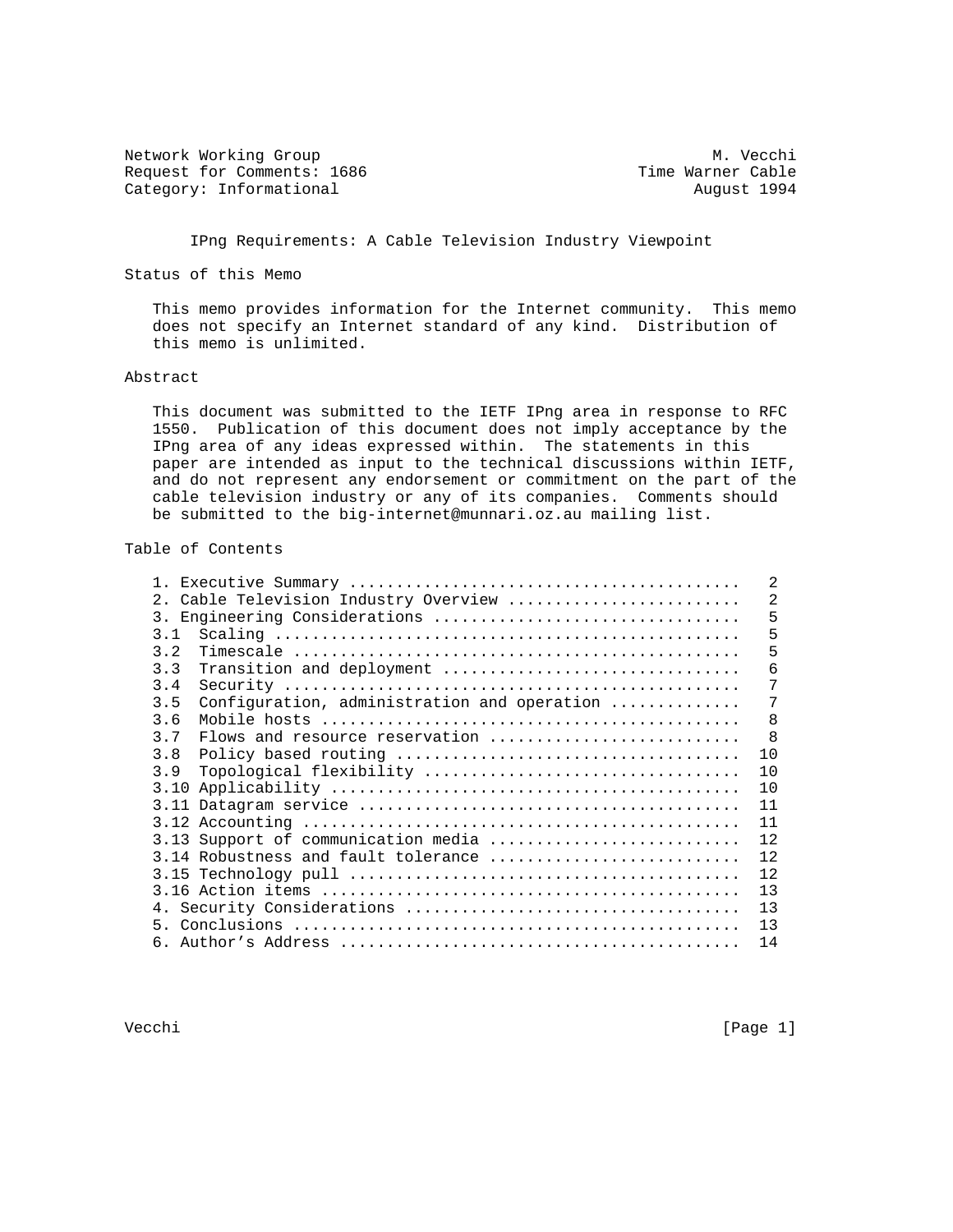#### 1. Executive Summary

 This paper provides comments on topics related to the IPng requirements and selection criteria from a cable television industry viewpoint. The perspective taken is to position IPng as a potential internetworking technology to support the global requirements of the future integrated broadband networks that the cable industry is designing and deploying. The paper includes a section describing the cable television industry and outlining the network architectures to support the delivery of entertainment programming and interactive multimedia digital services, as well as telecommunication and data communication services.

 Cable networks touch on residences, in addition to campuses and business parks. Broadband applications will reach the average, computer-shy person. The applications will involve a heavy use of video and audio to provide communication, entertainment and information-access services. The deployment of these capabilities to the homes will represent tens of millions of users. Impact on the network and the IPng requirements that are discussed include issues of scalability, reliability and availability, support for real-time traffic, security and privacy, and operations and network management, among others.

2. Cable Television Industry Overview

 Cable television networks and the Internet are discovering each other. It looks like a great match for a number of reasons, the available bandwidth being the primary driver. Nonetheless, it seems that the impact of the cable television industry in the deployment of broadband networks and services is still not fully appreciated. This section will provide a quick (and simplified) overview of cable television networks, and explain the trends that are driving future network architectures and services.

 Cable television networks in the U.S. pass by approximately 90 million homes, and have about 56 million subscribers, of a total of about 94 million homes (U.S. TV CENSUS figures, 9/30/93). There are more than 11,000 headends, and the cable TV industry has installed more than 1,000,000 network-miles. Installation of optical fiber proceeds at a brisk pace, the fiber plant in the U.S. going from 13,000 miles in 1991 to 23,000 miles in 1992. Construction spending by the cable industry in 1992 was estimated to be about \$2.4 billion, of which \$1.4 billion was for rebuilds and upgrades. Cable industry revenue from subscriber services in 1992 was estimated to be more than \$21 billion, corresponding to an average subscriber rate of about \$30 per month (source: Paul Kagan Associates, Inc.). These figures are based on "conventional" cable television services, and

Vecchi [Page 2]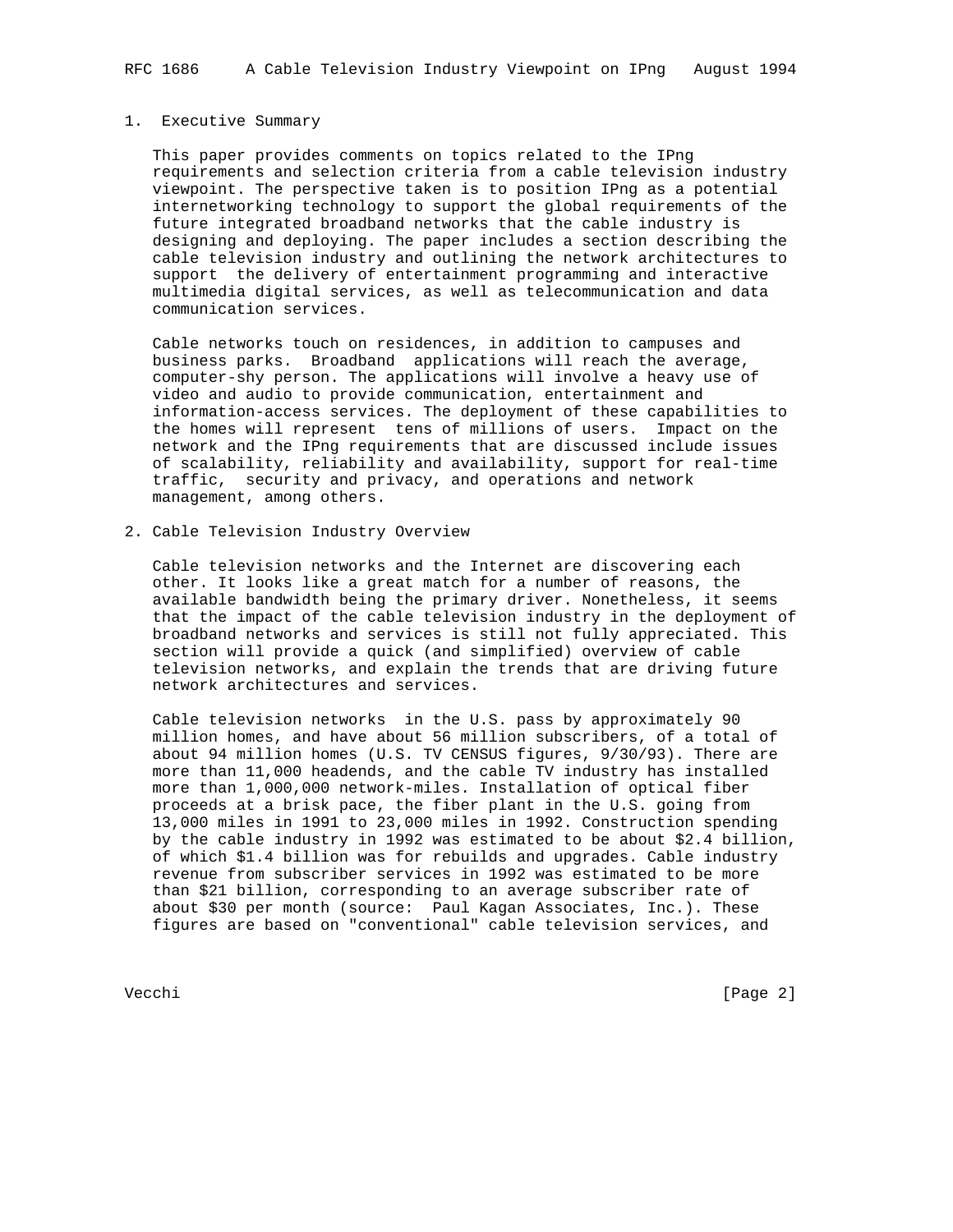are expected to grow as the cable industry moves into new interactive digital services and telecommunications.

 The cable industry's broadband integrated services network architecture is based on a hierarchical deployment of network elements interconnected by broadband fiber optics and coaxial cable links. In a very simplified manner, the following is a view of this architecture. Starting at the home, a coaxial cable tree-and-branch plant provides broadband two-way access to the network. The local access coaxial cable plant is aggregated at a fiber node, which marks the point in the network where fiber optics becomes the broadband transmission medium. Current deployment is for approximately 500 homes passed by the coaxial cable plant for every fiber node, with variations (from as low as 100 to as many as 3000) that depend on the density of homes and the degree of penetration of broadband services. The multiple links from the fiber nodes reach the headend, which is where existing cable systems have installed equipment for origination, reception and distribution of television programming. The headends are in buildings that can accommodate weather protection and powering facilities, and hence represent the first natural place into the network where complex switching, routing and processing equipment can be conveniently located. Traffic from multiple headends can be routed over fiber optics to regional hub nodes deeper into the network, where capital-intensive functions can be shared in an efficient way.

 The cable networks are evolving quite rapidly to become effective two-way digital broadband networks. Cable networks will continue to be asymmetric, and they will continue to deliver analog video. But digital capabilities are being installed very aggressively and a significant upstream bandwidth is rapidly being activated. The deployment of optical fiber deeper into the network is making the shared coaxial plant more effective in carrying broadband traffic in both directions. For instance, with fiber nodes down to where only about 100 to 500 homes are passed by the coaxial drops (down from tens of thousands of homes passed in the past), an upstream bandwidth of several MHz represents a considerable capacity. The recent announcement by Continental Cablevision and PSI to provide Internet access services is but one example of the many uses that these two way broadband capabilities can provide.

 The cable networks are also rapidly evolving into regional networks. The deployment of fiber optic trunking facilities (many based on SONET) will provide gigabit links that interconnect regional hub nodes in regional networks spanning multiple cable systems. These gigabit networks carry digitized video programming, but will also carry voice (telephone) traffic, and, of course, data traffic. There are instances in various parts of the country where these regional

Vecchi [Page 3]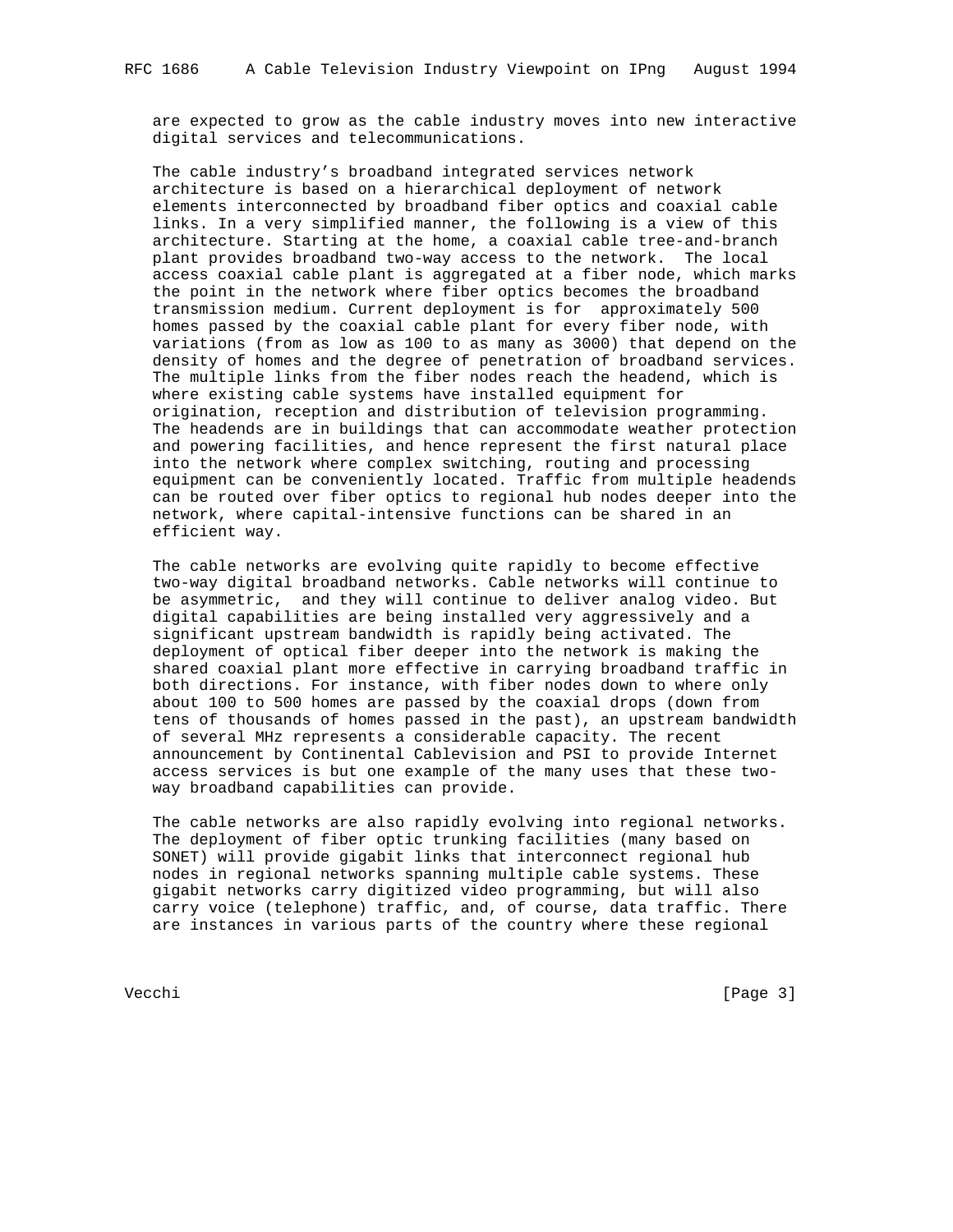networks have been in successful trials. And given that compressed digital video is the way to deliver future video programs (including interactive video, video on demand, and a whole menu of other applications like computer supported collaborative work, multiparty remote games, home shopping, customized advertisement, multimedia information services, etc.), one can be guaranteed that gigabit regional networks will be put in place at an accelerated pace.

 The cable networks are evolving to provide broadband networking capabilities in support of a complete suite of communication services. The Orlando network being built by Time Warner is an example of a Full Service Network(TM) that provides video, audio and data services to the homes. For the trial, ATM is brought to the homes at DS3 rates, and it is expected to go up to OC-3 rates when switch interfaces will be available. This trial in Orlando represents a peek into the way of future cable networks. The Full Service Network uses a "set-top" box in every home to provide the network interface. This "set-top" box, in addition to some specialized modules for video processing, is really a powerful computer in disguise, with a computational power comparable to high-end desktop workstations. The conventional analog cable video channels will be available, but a significant part of the network's RF bandwidth will be devoted to digital services. There are broadband ATM switches in the network (as well as 5E-type switches for telephony), and video servers that include all kinds of movies and information services. An important point to notice is that the architecture of future cable networks maps directly to the way networked computing has developed. General purpose hosts (i.e., the set-top boxes) are interconnected through a broadband network to other hosts and to servers.

 The deployment of the future broadband information superhighway will require architectures for both the network infrastructure and the service support environment that truly integrate the numerous applications that will be offered to the users. Applications will cover a very wide range of scenarios. Entertainment video delivery will evolve from the current core services of the cable industry to enhanced offerings like interactive video, near-video-on-demand and complete video-on-demand functions. Communication services will evolve from the current telephony and low-speed data to include interactive multimedia applications, information access services, distance learning, remote medical diagnostics and evaluations, computer supported collaborative work, multiparty remote games, electronic shopping, etc. In addition to the complexity and diversity of the applications, the future broadband information infrastructure will combine a number of different networks that will have to work in a coherent manner. Not only will the users be connected to different regional networks, but the sources of information - in the many forms that they will take - will also belong to different enterprises and

Vecchi [Page 4]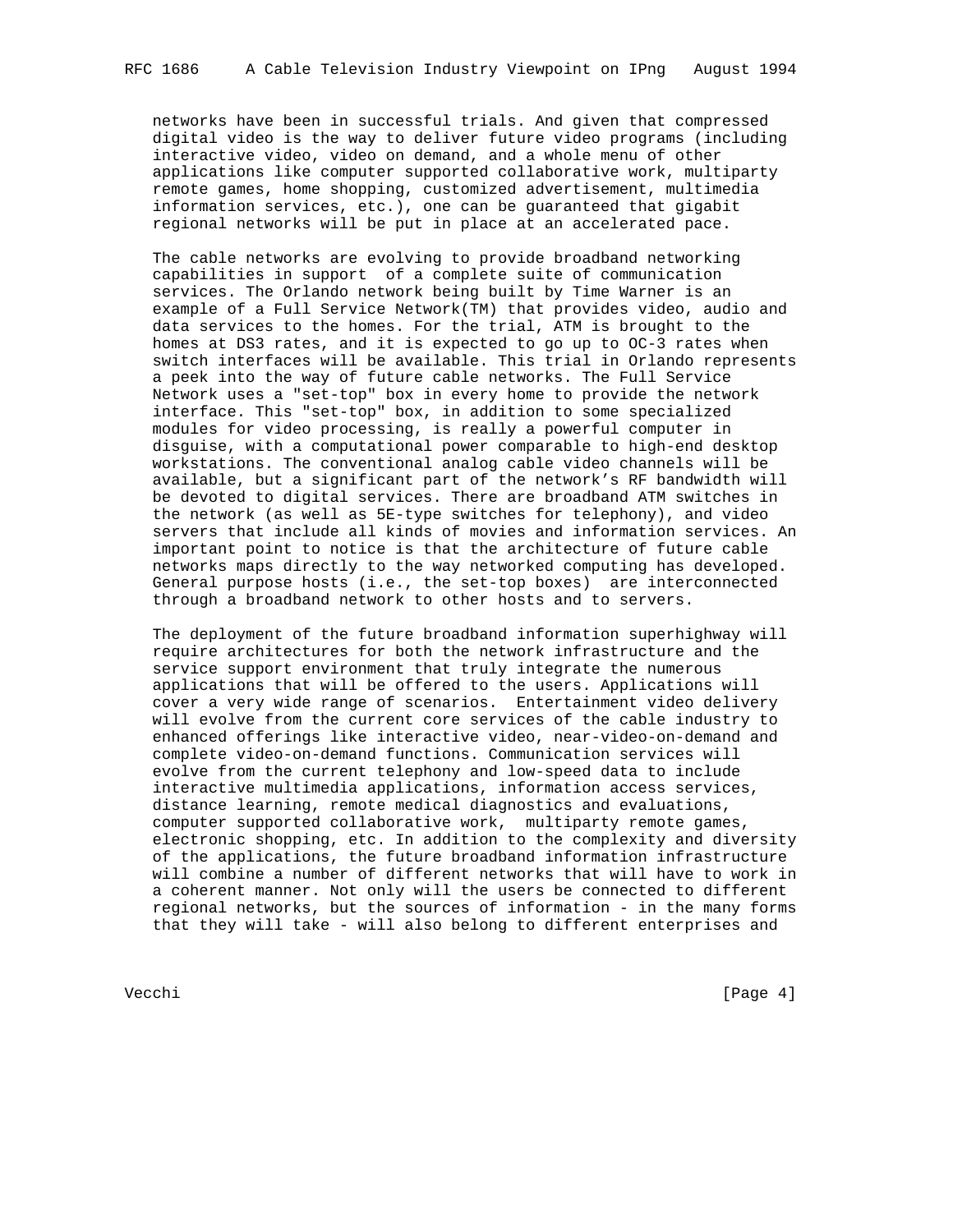may be located in remote networks. It is important to realize from the start that the two most important attributes of the architecture for the future broadband information superhighway are integration and interoperability. The Internet community has important expertise and technology that could contribute to the definition and development of these future broadband networks.

3. Engineering Considerations

 The following comments represent expected requirements of future cable networks, based on the vision of an integrated broadband network that will support a complete suite of interactive video, voice and data services.

3.1 Scaling

 The current common wisdom is that IPng should be able to deal with 10 to the 12th nodes. Given that there are of the order of 10 to the 8th households in the US, we estimate a worldwide number of households of about 100 times as many, giving a total of about 10 to the 10th global households. This number represents about 1 percent of the 10 to the 12th nodes, which indicates that there should be enough space left for business, educational, research, government, military and other nodes connected to the future Internet.

 One should be cautious, however, not to underestimate the possibility of multiple addresses that will be used at each node to specify different devices, processes, services, etc. For instance, it is very likely that more than one address will be used at each household for different devices such as the entertainment system (i.e., interactive multimedia "next generation" television(s)), the data system (i.e., the home personal computer(s)), and other new terminal devices that will emerge in the future (such as networked games, PDAs, etc.). Finally, the administration of the address space is of importance. If there are large blocks of assigned but unused addresses, the total number of available addresses will be effectively reduced from the 10 to the 12th nodes that have been originally considered.

## 3.2 Timescale

 The cable industry is already making significant investments in plant upgrades, and the current estimates for the commercial deployment indicate that by the year 1998 tens of millions of homes will be served by interactive and integrated cable networks and services. This implies that during 1994 various trials will be

Vecchi [Page 5]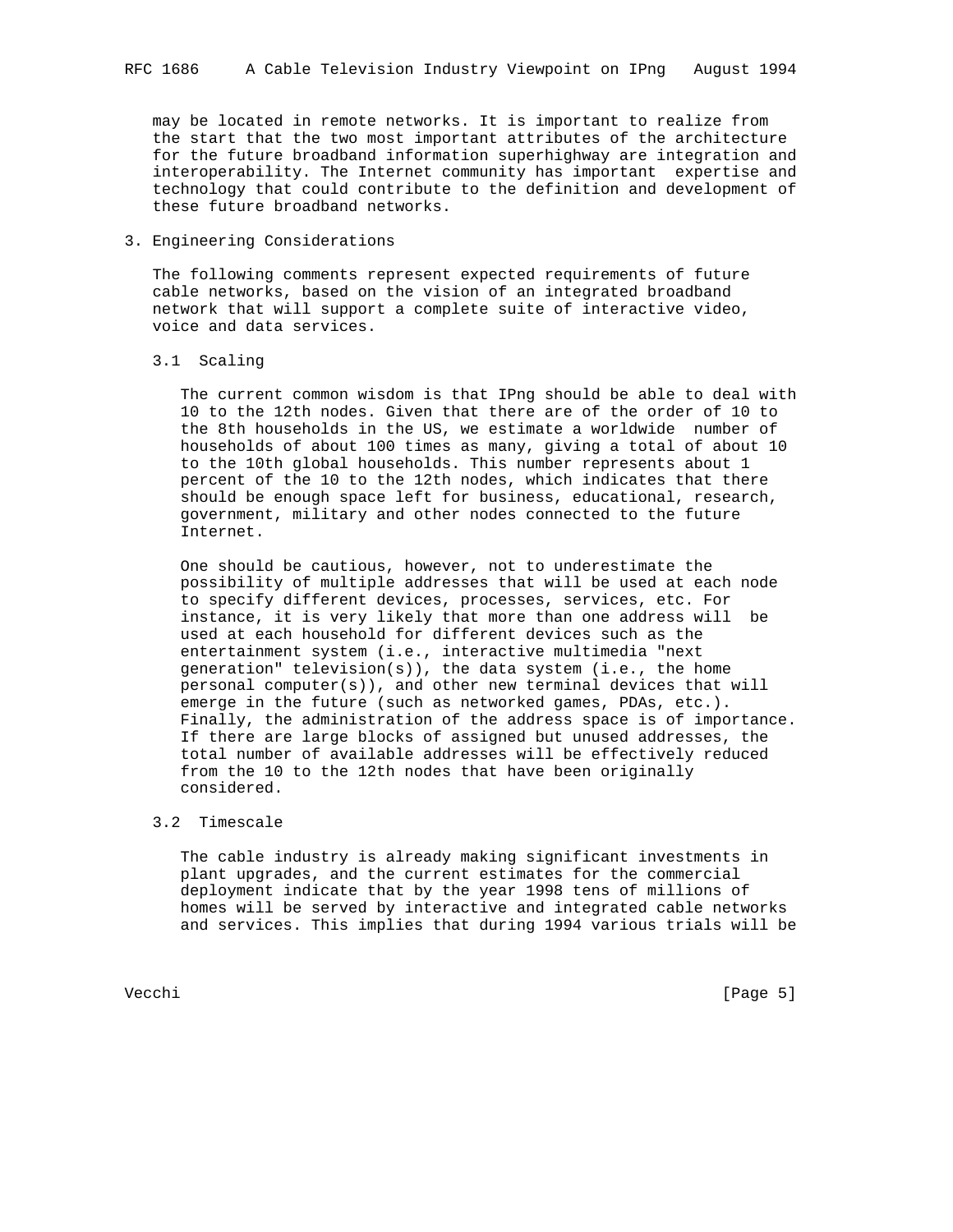conducted and evaluated, and the choices of technologies and products will be well under way by the year 1995. That is to say, critical investment and technological decisions by many of the cable operators, and their partners, will be made over the next 12 to 24 months.

 These time estimates are tentative, of course, and subject to variations depending on economic, technical and public policy factors. Nonetheless, the definition of the IPng capabilities and the availability of implementations should not be delayed beyond the next year, in order to meet the period during which many of the early technological choices for the future deployment of cable networks and services will be made. The full development and deployment of IPng will be, of course, a long period that will be projected beyond the next year. Availability of early implementations will allow experimentation in trials to validate IPng choices and to provide early buy-in from the developers of networking products that will support the planned roll out.

 It is my opinion that the effective support for high quality video and audio streams is one of the critical capabilities that should be demonstrated by IPng in order to capture the attention of network operators and information providers of interactive broadband services (e.g., cable television industry and partners). The currently accepted view is that IP is a great networking environment for the control side of an interactive broadband system. It is a challenge for IPng to demonstrate that it can be effective in transporting the broadband video and audio data streams, in addition to providing the networking support for the distributed control system.

# 3.3 Transition and deployment

 The transition from the current version to IPng has to consider two aspects: support for existing applications and availability of new capabilities. The delivery of digital video and audio programs requires the capability to do broadcasting and selective multicasting efficiently. The interactive applications that the future cable networks will provide will be based on multimedia information streams that will have real-time constraints. That is to say, both the end-to-end delays and the jitter associated with the delivery across the network have to be bound. In addition, the commercial nature of these large private investments will require enhanced network capabilities for routing choices, resource allocation, quality of service controls, security, privacy, etc. Network management will be an increasingly important issue in the future. The extent to which the current IP fails to provide the needed capabilities will provide additional incentive for the

Vecchi [Page 6]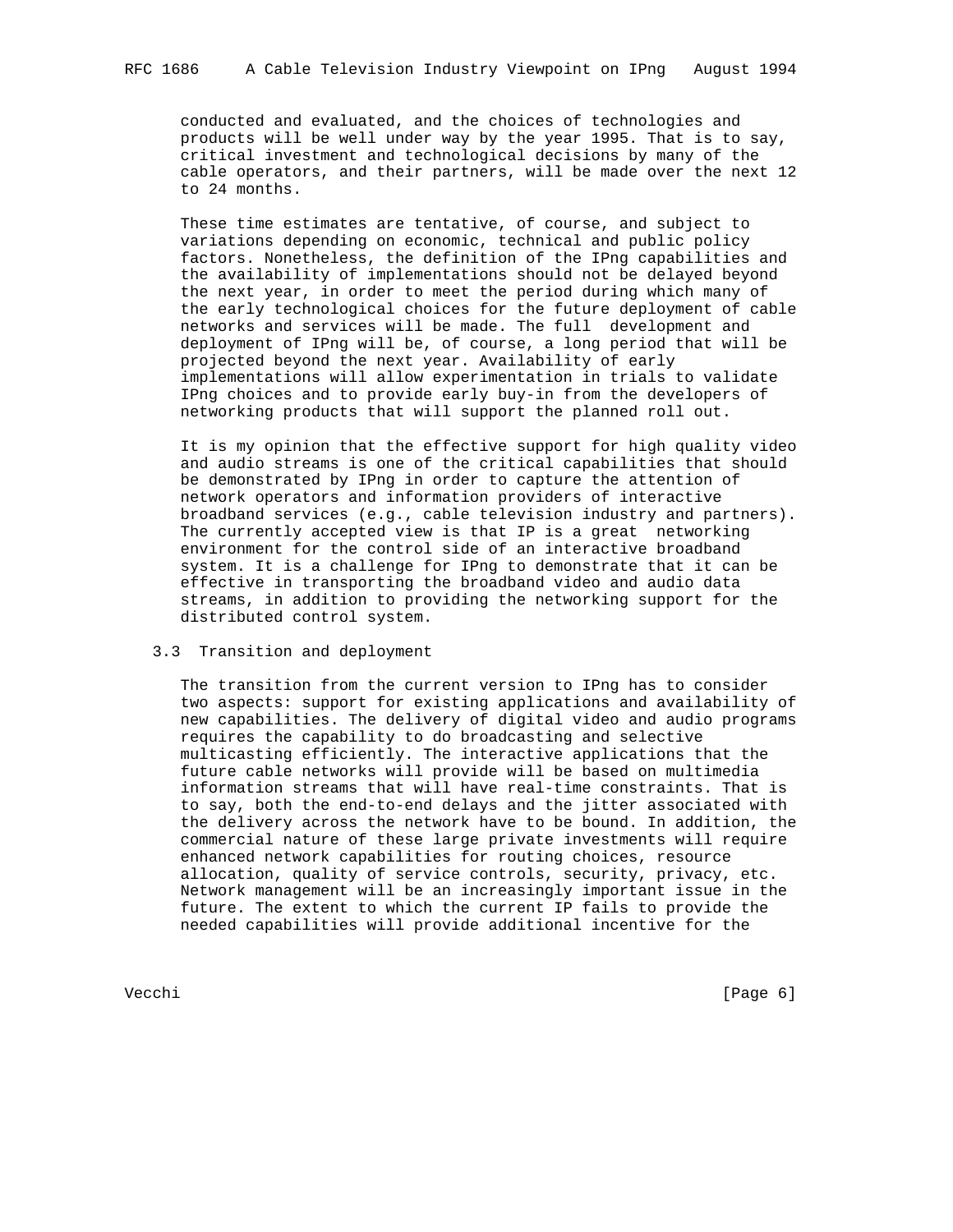transition to occur, since there will be no choice but to use IPng in future applications.

 It is very important, however, to maintain backwards compatibility with the current IP. There is the obvious argument that the installed technological base developed around IP cannot be neglected under any reasonable evolution scenario. But in addition, one has to keep in mind that a global Internet will be composed of many interconnected heterogeneous networks, and that not all subnetworks, or user communities, will provide the full suite of interactive multimedia services. Interworking between IPng and IP will have to continue for a very long time in the future.

3.4 Security

 The security needed in future networks falls into two general categories: protection of the users and protection of the network resources. The users of the future global Internet will include many communities that will likely expect a higher level of security than is currently available. These users include business, government, research, military, as well as private subscribers. The protection of the users' privacy is likely to become a hot issue as new commercial services are rolled out. The possibility of illicitly monitoring traffic patterns by looking at the headers in IPng packets, for instance, could be disturbing to most users that subscribe to new information and entertainment services.

 The network operators and the information providers will also expect effective protection of their resources. One would expect that most of the security will be dealt at higher levels than IPng, but some issues might have to be considered in defining IPng as well. One issue relates, again, to the possibility of illicitly monitoring addresses and traffic patterns by looking at the IPng packet headers. Another issue of importance will be the capability of effective network management under the presence of benign or malicious bugs, especially if both source routing and resource reservation functionality is made available.

## 3.5 Configuration, administration and operation

 The operations of these future integrated broadband networks will indeed become more difficult, and not only because the networks themselves will be larger and more complex, but also because of the number and diversity of applications running on or through the networks. It is expected that most of the issues that need to be addressed for effective operations support systems will belong to

Vecchi [Page 7]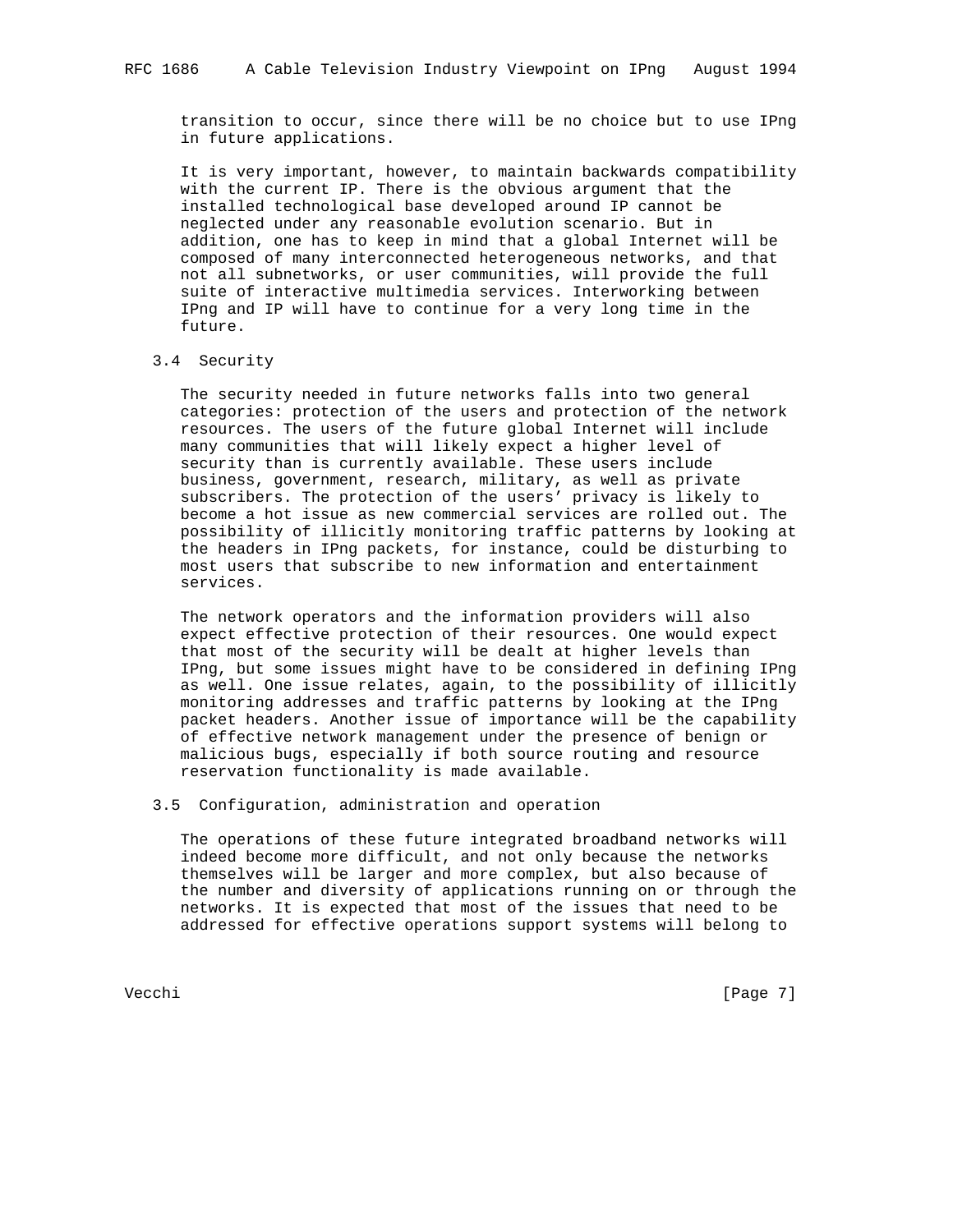higher layers than IPng, but some aspects should be considered when defining IPng.

 The area where IPng would have most impact would be in the interrelated issues of resource reservation, source routing and quality of service control. There will be tension to maintain high quality of service and low network resource usage simultaneously, especially if the users can specify preferred routes through the network. Useful capabilities at the IPng level would enable the network operator, or the user, to effectively monitor and direct traffic in order to meet quality and cost parameters. Similarly, it will be important to dynamically reconfigure the connectivity among end points or the location of specific processes (e.g., to support mobile computing terminals), and the design of IPng should either support, or at least not get in the way of, this capability. Under normal conditions, one would expect that resources for the new routing will be established before the old route is released in order to minimize service interruption. In cases where reconfiguration is in response to abnormal (i.e., failure) conditions, then one would expect longer interruptions in the service, or even loss of service.

 The need to support heterogeneous multiple administrative domains will also have important implications on the available addressing schemes that IPng should support. It will be both a technical and a business issue to have effective means to address nodes, processes and users, as well as choosing schemes based on fair and open processes for allocation and administration of the address space.

3.6 Mobile hosts

 The proliferation of personal and mobile communication services is a well established trend by now. Similarly, mobile computing devices are being introduced to the market at an accelerated pace. It would not be wise to disregard the issue of host mobility when evaluating proposals for IPng. Mobility will have impact on network addressing and routing, adaptive resource reservation, security and privacy, among other issues.

3.7 Flows and resource reservation

 The largest fraction of the future broadband traffic will be due to real-time voice and video streams. It will be necessary to provide performance bounds for bandwidth, jitter, latency and loss parameters, as well as synchronization between media streams related by an application in a given session. In addition, there will be alternative network providers that will compete for the

Vecchi [Page 8]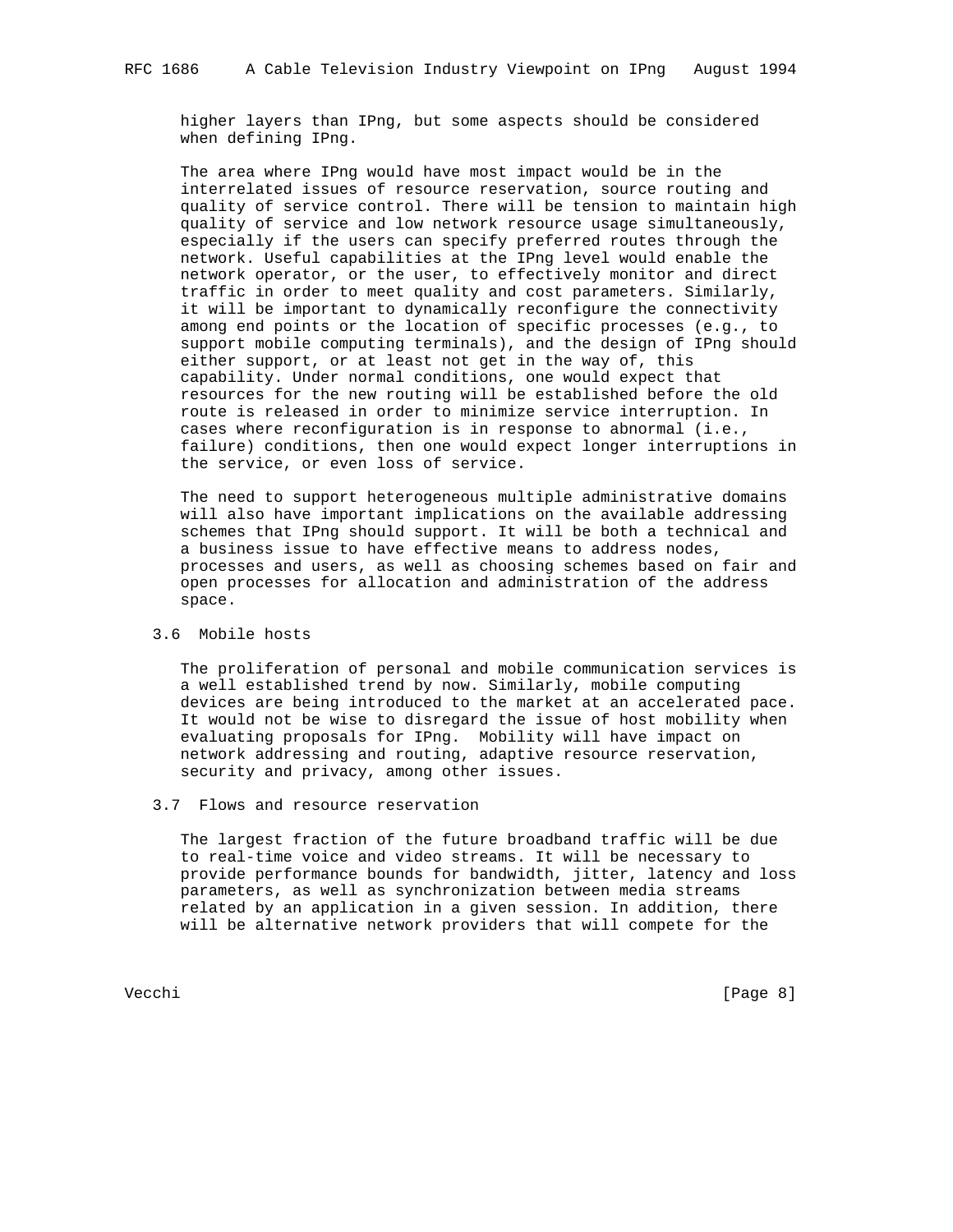users and that will provide connectivity to a given choice of many available service providers. There is no question that IPng, if it aims to be a general protocol useful for interactive multimedia applications, will need to support some form of resource reservation or flows.

 Two aspects are worth mentioning. First, the quality of service parameters are not known ahead of time, and hence the network will have to include flexible capabilities for defining these parameters. For instance, MPEG-II packetized video might have to be described differently than G.721 PCM packetized voice, although both data streams represent real-time traffic channels. In some cases, it might be appropriate to provide soft guarantees in the quality parameters, whereas in other cases hard guarantees might be required. The tradeoff between cost and quality could be an important capability of future IPng-based networks, but much work needs to be advanced on this.

 A second important issue related to resource reservations is the need to deal with broken or lost end-to-end state information. In traditional circuit-switched networks, a considerable effort is expended by the intelligence of the switching system to detect and recover resources that have been lost due to misallocation. Future IPng networks will provide resource reservation capabilities by distributing the state information of a given session in several nodes of the network. A significant effort will be needed to find effective methods to maintain consistency and recover from errors in such a distributed environment. For example, keep-alive messages to each node where a queuing policy change has been made to establish the flow could be a strategy to make sure that network resources do not remain stuck in some corrupted session state. One should be careful, however, to assume that complex distributed algorithms can be made robust by using time-outs. This is a problem that might require innovation beyond the reuse of existing solutions.

 It should be noted that some aspects of the requirements for recoverability are less stringent in this networking environment than in traditional distributed data processing systems. In most cases it is not needed (or even desirable) to recover the exact session state after failures, but only to guarantee that the system returns to some safe state. The goal would be to guarantee that no network resource is reserved that has not been correctly assigned to a valid session. The more stringent requirement of returning to old session state is not meaningful since the value of a session disappears, in most cases, as time progresses. One should keep in mind, however, that administrative and management state, such as usage measurement, is subject to the same

Vecchi [Page 9]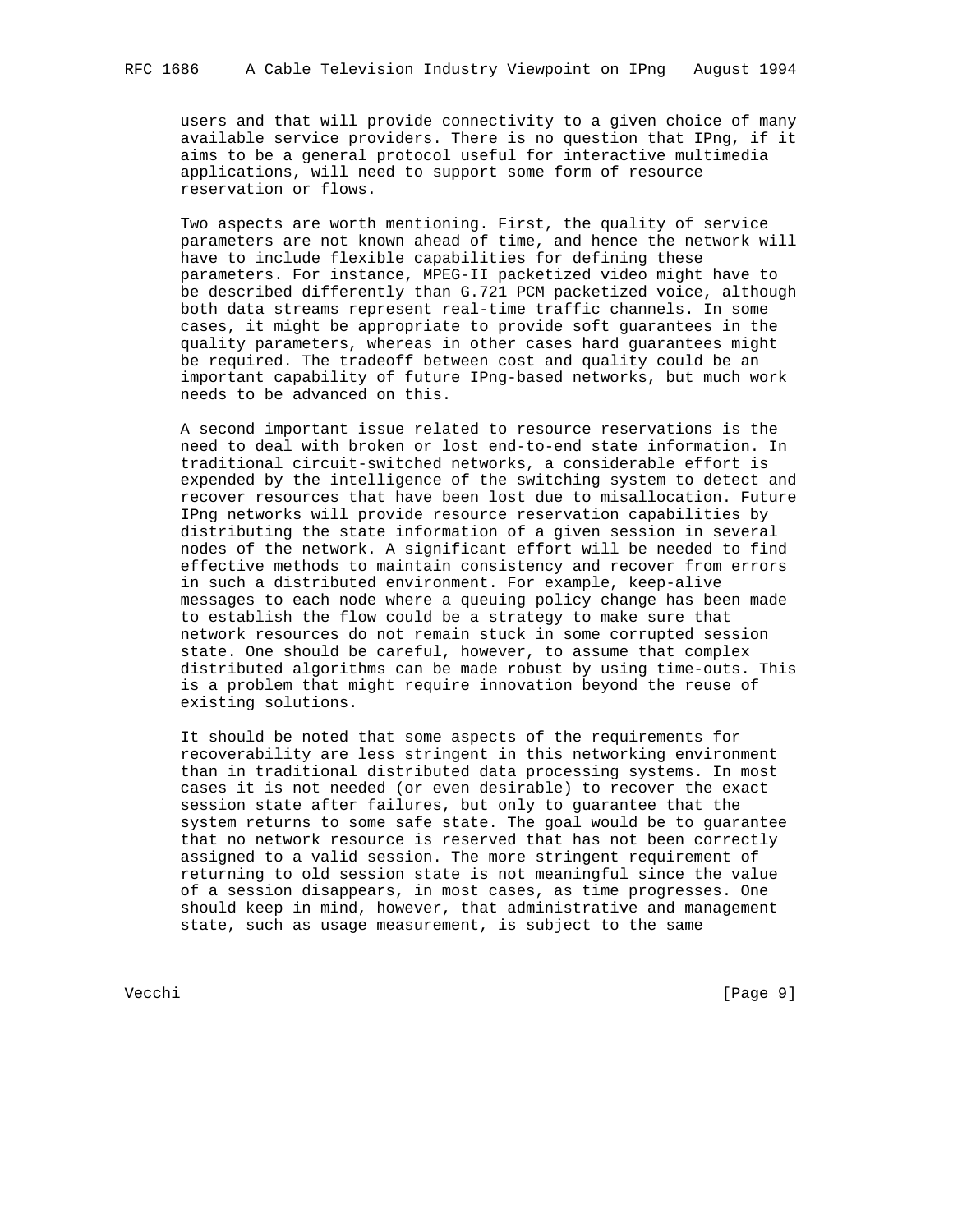conventional requirements of recoverability that database systems currently offer.

# 3.8 Policy based routing

 In future broadband networks, there will be multiple network operators and information providers competing for customers and network traffic. An important capability of IPng will be to specify, at the source, the specific network for the traffic to follow. The users will be able to select specific networks that provide performance, feature or cost advantages. From the user's perspective, source routing is a feature that would enable a wider selection of network access options, enhancing their ability to obtain features, performance or cost advantages. From the network operator and service provider perspective, source routing would enable the offering of targeted bundled services that will cater to specific users and achieve some degree of customer lock-in. The information providers will be able to optimize the placement and distribution of their servers, based on either point-to-point streams or on multicasting to selected subgroups. The ability of IPng to dynamically specify the network routing would be an attractive feature that will facilitate the flexible offering of network services.

## 3.9 Topological flexibility

 It is hard to predict what the topology of the future Internet will be. The current model developed in response to a specific set of technological drivers, as well as an open administrative process reflecting the non-commercial nature of the sector. The future Internet will continue to integrate multiple administrative domains that will be deployed by a variety of network operators. It is likely that there will be more "gateway" nodes (at the headends or even at the fiber nodes, for instance) as local and regional broadband networks will provide connectivity for their users to the global Internet.

3.10 Applicability

 The future broadband networks that will be deployed, by both the cable industry and other companies, will integrate a diversity of applications. The strategies of the cable industry are to reach the homes, as well as schools, business, government and other campuses. The applications will focus on entertainment, remote education, telecommuting, medical, community services, news delivery and the whole spectrum of future information networking services. The traffic carried by the broadband networks will be dominated by real-time video and audio streams, even though there

Vecchi [Page 10]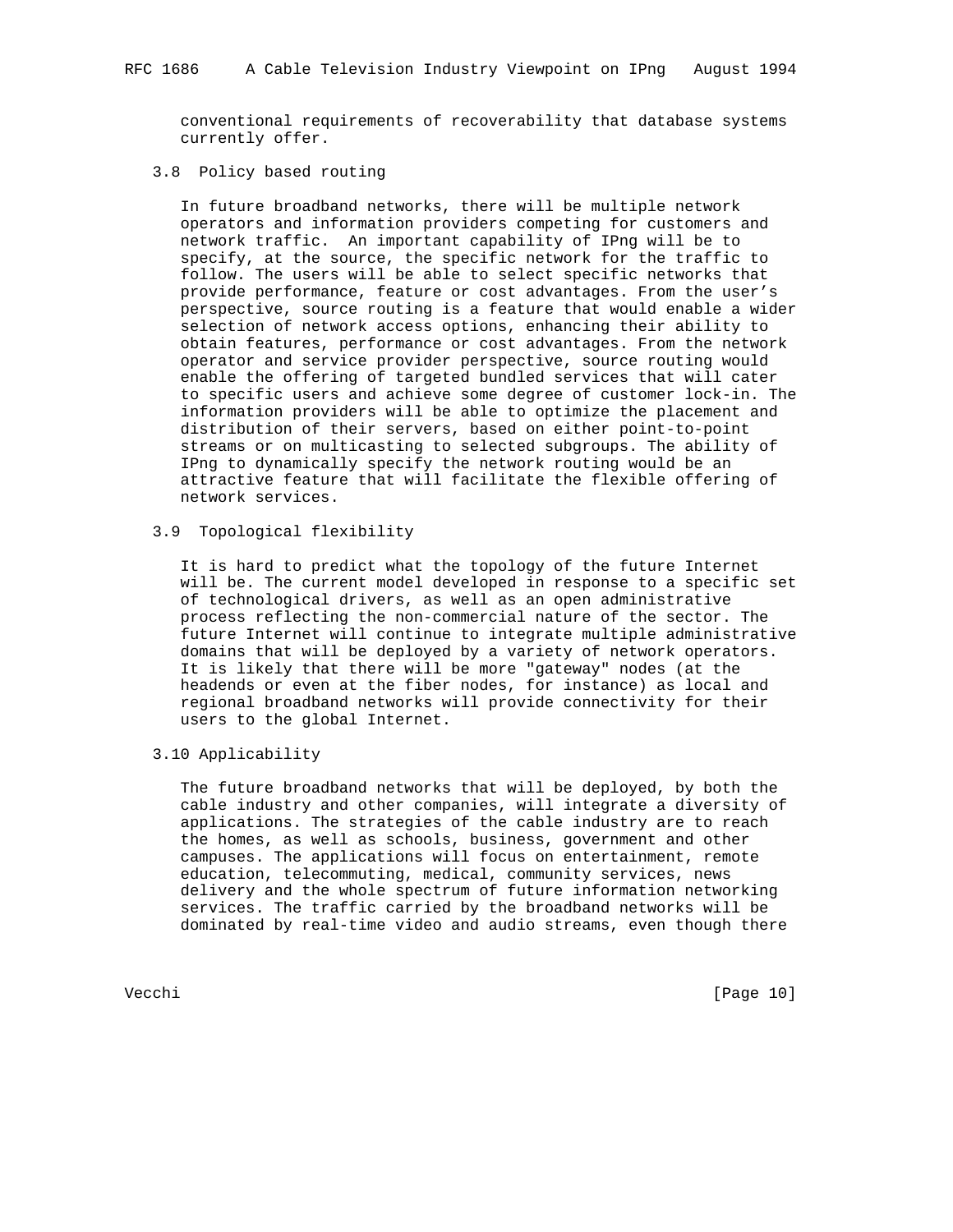will also be an important component of traffic associated with non-time-critical services such messaging, file transfers, remote computing, etc. The value of IPng will be measured as a general internetworking technology for all these classes of applications. The future market for IPng could be much wider and larger than the current market for IP, provided that the capabilities to support these diverse interactive multimedia applications are available.

 It is difficult to predict how pervasive the use of IPng and its related technologies might be in future broadband networks. There will be extensive deployment of distributed computing capabilities, both for the user applications and for the network management and operation support systems that will be required. This is the area where IPng could find a firm stronghold, especially as it can leverage on the extensive IP technology available. The extension of IPng to support video and audio real time applications, with the required performance, quality and cost to be competitive, remains a question to be answered.

#### 3.11 Datagram service

 The "best-effort", hop-by-hop paradigm of the existing IP service will have to be reexamined if IPng is to provide capabilities for resource reservation or flows. The datagram paradigm could still be the basic service provided by IPng for many applications, but careful thought should be given to the need to support real-time traffic with (soft and/or hard) quality of service requirements.

# 3.12 Accounting

 The ability to do accounting should be an important consideration in the selection of IPng. The future broadband networks will be commercially motivated, and measurement of resource usage by the various users will be required. The actual billing may or may not be based on session-by-session usage, and accounting will have many other useful purposes besides billing. The efficient operation of networks depends on maintaining availability and performance goals, including both on-line actions and long term planning and design. Accounting information will be important on both scores. On the other hand, the choice of providing accounting capabilities at the IPng level should be examined with a general criterion to introduce as little overhead as possible. Since fields for "to", "from" and time stamp will be available for any IPng choice, careful examination of what other parameters in IPng could be useful to both accounting and other network functions so as to keep IPng as lean as possible.

Vecchi [Page 11]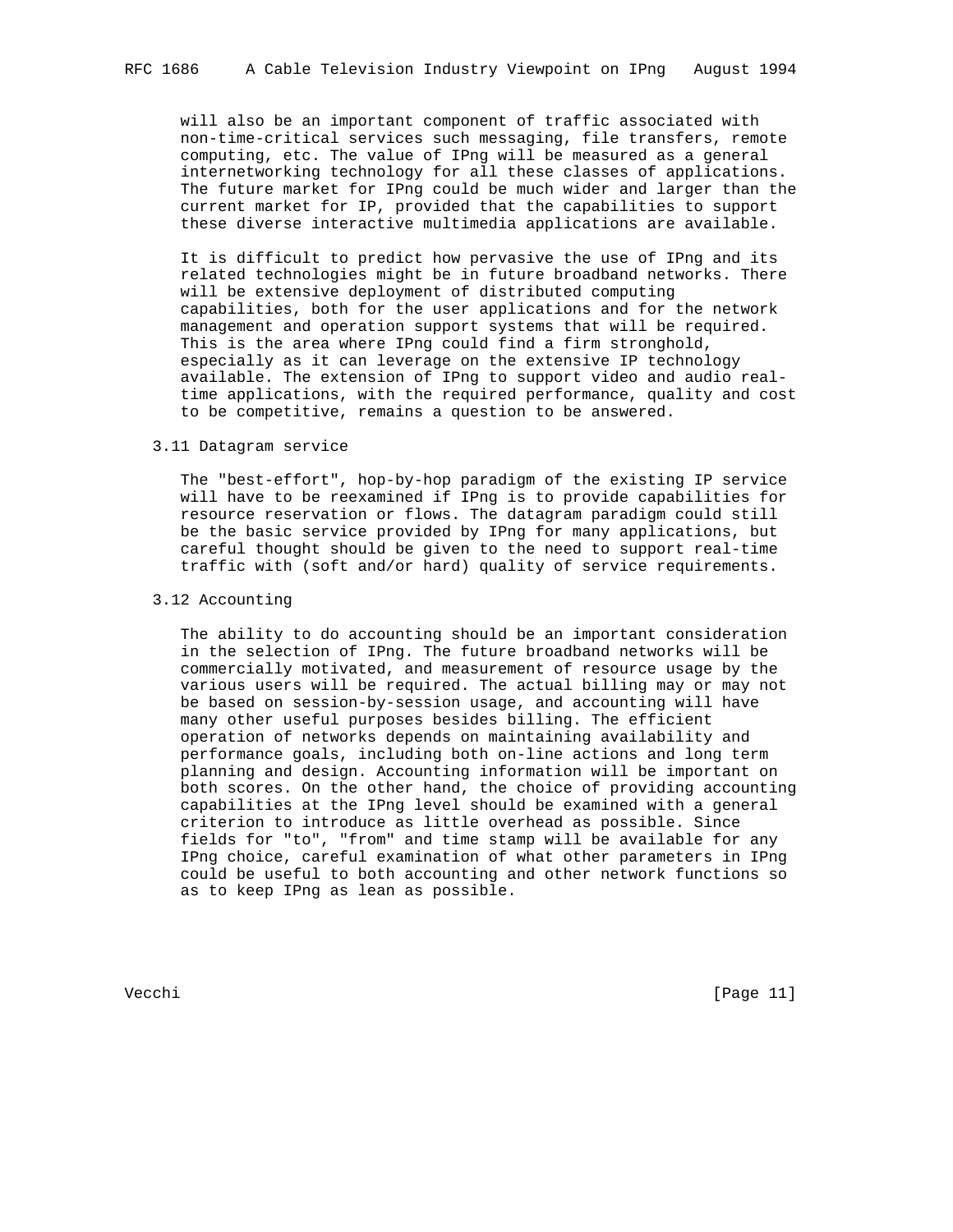## 3.13 Support of communication media

 The generality of IP should be carried over to IPng. It would not be an advantage to design a general internetworking technology that cannot be supported over as wide a class of communications media as possible. It is reasonable to expect that IPng will start with support over a few select transport technologies, and rely on the backwards compatibility with IP to work through a transition period. Ultimately, however, one would expect IPng to be carried over any available communications medium.

# 3.14 Robustness and fault tolerance

 Service availability, end-to-end and at expected performance levels, is the true measure of robustness and fault-tolerance. In this sense, IPng is but one piece of a complex puzzle. There are, however, some vulnerability aspects of IPng that could decrease robustness. One general class of bugs will be associated with the change itself, regardless of any possible enhancement in capabilities. The design, implementation and testing process will have to be managed very carefully. Networks and distributed systems are tricky. There are plenty of horror stories from the Internet community itself to make us cautious, not to mention the brief but dramatic outages over the last couple of years associated with relatively small software bugs in the control networks (i.e., CCS/SS7 signaling) of the telephone industry, both local and long distance.

 A second general class of bugs will be associated with the implementation of new capabilities. IPng will likely support a whole set of new functions, such as larger (multiple?) address space(s), source routing and flows, just to mention a few. Providing these new capabilities will require in most cases designing new distributed algorithms and testing implementation parameters very carefully. In addition, the future Internet will be even larger, have more diverse applications and have higher bandwidth. These are all factors that could have a multiplying effect on bugs that in the current network might be easily contained. The designers and implementers of IPng should be careful. It will be very important to provide the best possible transition process from IP to IPng. The need to maintain robustness and fault-tolerance is paramount.

3.15 Technology pull

 The strongest "technology pull" factors that will influence the Internet are the same that are dictating the accelerated pace of the cable, telephone and computer networking world. The following

Vecchi [Page 12]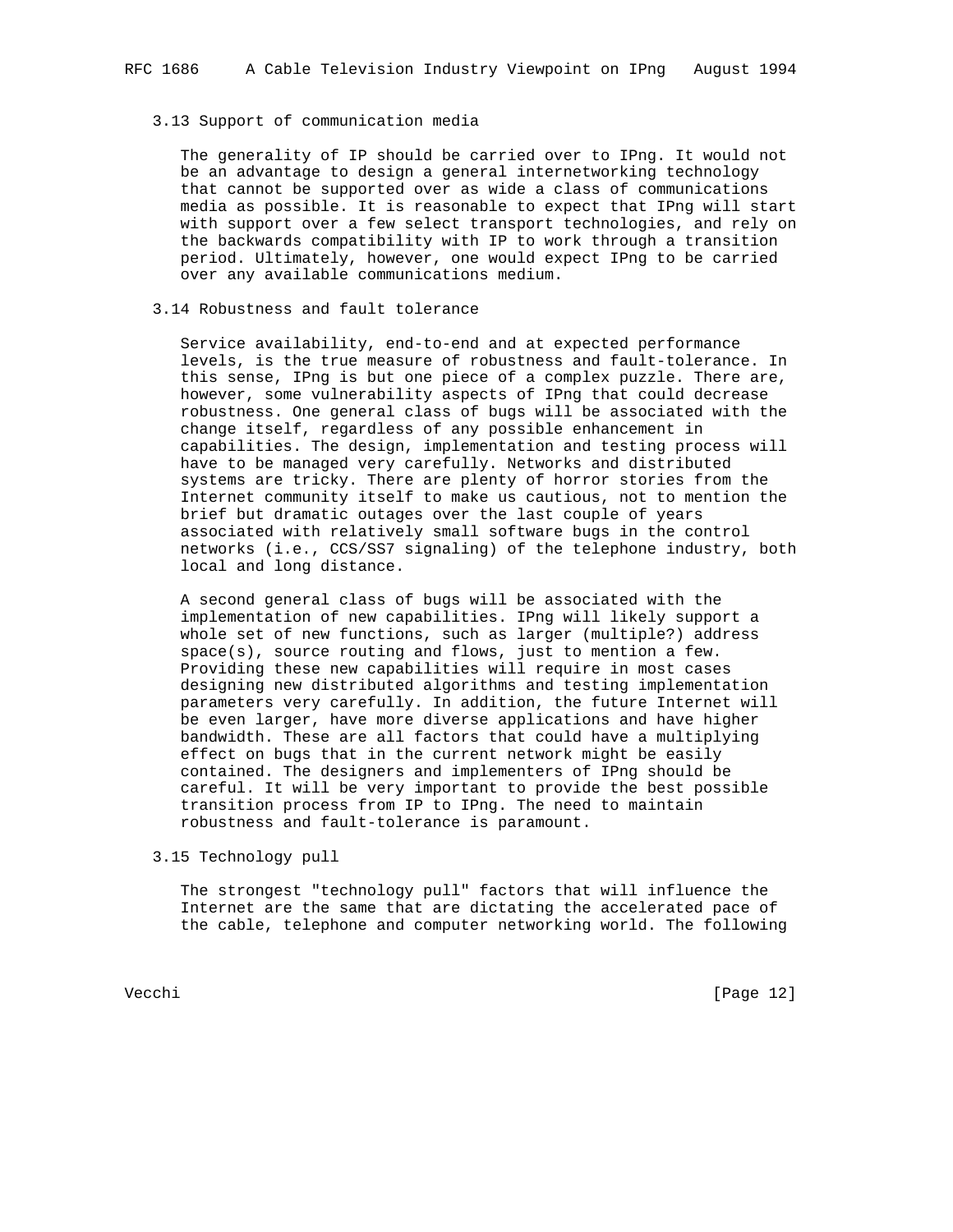is a partial list: higher network bandwidth, more powerful CPUs, larger and faster (static and dynamic) memory, improved signal processing and compression methods, advanced distributed computing technologies, open and extensible network operating systems, large distributed database management and directory systems, high performance and high capacity real-time servers, friendly graphical user interfaces, efficient application development environments. These technology developments, coupled with the current aggressive business strategies in our industry and favorable public policies, are powerful forces that will clearly have an impact on the evolution and acceptance of IPng. The current deployment strategies of the cable industry and their partners do not rely on the existence of commercial IPng capabilities, but the availability of new effective networking technology could become a unifying force to facilitate the interworking of networks and services.

3.16 Action items

 We have no suggestions at this time for changes to the directorate, working groups or others to support the concerns or gather more information needed for a decision. We remain available to provide input to the IPng process.

4. Security Considerations

 No comments on general security issues are provided, beyond the considerations presented in the previous subsection 3.4 on network security.

5. Conclusions

 The potential for IPng to provide a universal internetworking solution is a very attractive possibility, but there are many hurdles to be overcome. The general acceptance of IPng to support future broadband services will depend on more than the IPng itself. There is need for IPng to be backed by the whole suite of Internet technology that will support the future networks and applications. These technologies must include the adequate support for commercial operation of a global Internet that will be built, financed and administered by many different private and public organizations.

 The Internet community has taken pride in following a nimble and efficient path in the development and deployment of network technology. And the Internet has been very successful up to now. The challenge is to show that the Internet model can be a preferred technical solution for the future. Broadband networks and services will become widely available in a relatively short future, and this

Vecchi [Page 13]